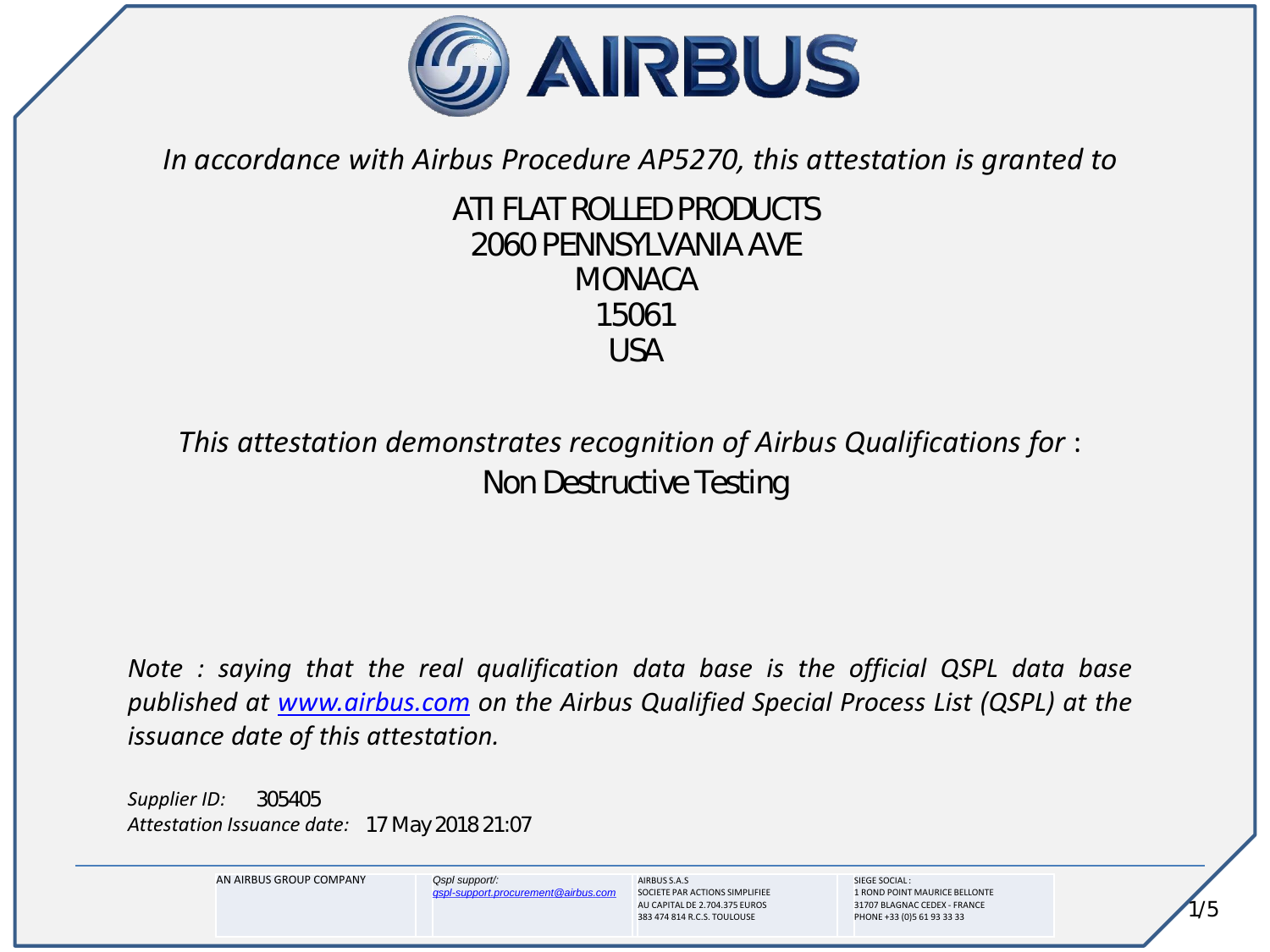# *Airbus Qualifications as listed in Airbus QSPL on 17 May 2018 21:07 ATI FLAT ROLLED PRODUCTS/USA/305405*

| Title (PI)<br>Ref. No. (PS)<br>Title (PS)<br>Ref. No. (PI)<br><b>Special Process</b><br>Status<br>Limitations<br><b>Qualification date</b> |
|--------------------------------------------------------------------------------------------------------------------------------------------|
|--------------------------------------------------------------------------------------------------------------------------------------------|

© Airbus SAS, 2015. All rights reserved. Confidential and proprietary document. This document and all information contained herein is the sole property of Airbus SAS. No intellectual property rights are granted by the delivery of this document or the disclosure of its content. This document shall not be reproduced or disclosed to a third party without the express written consent of Airbus SAS. This document and its content shall not be used for any purpose other than that for which it is supplied.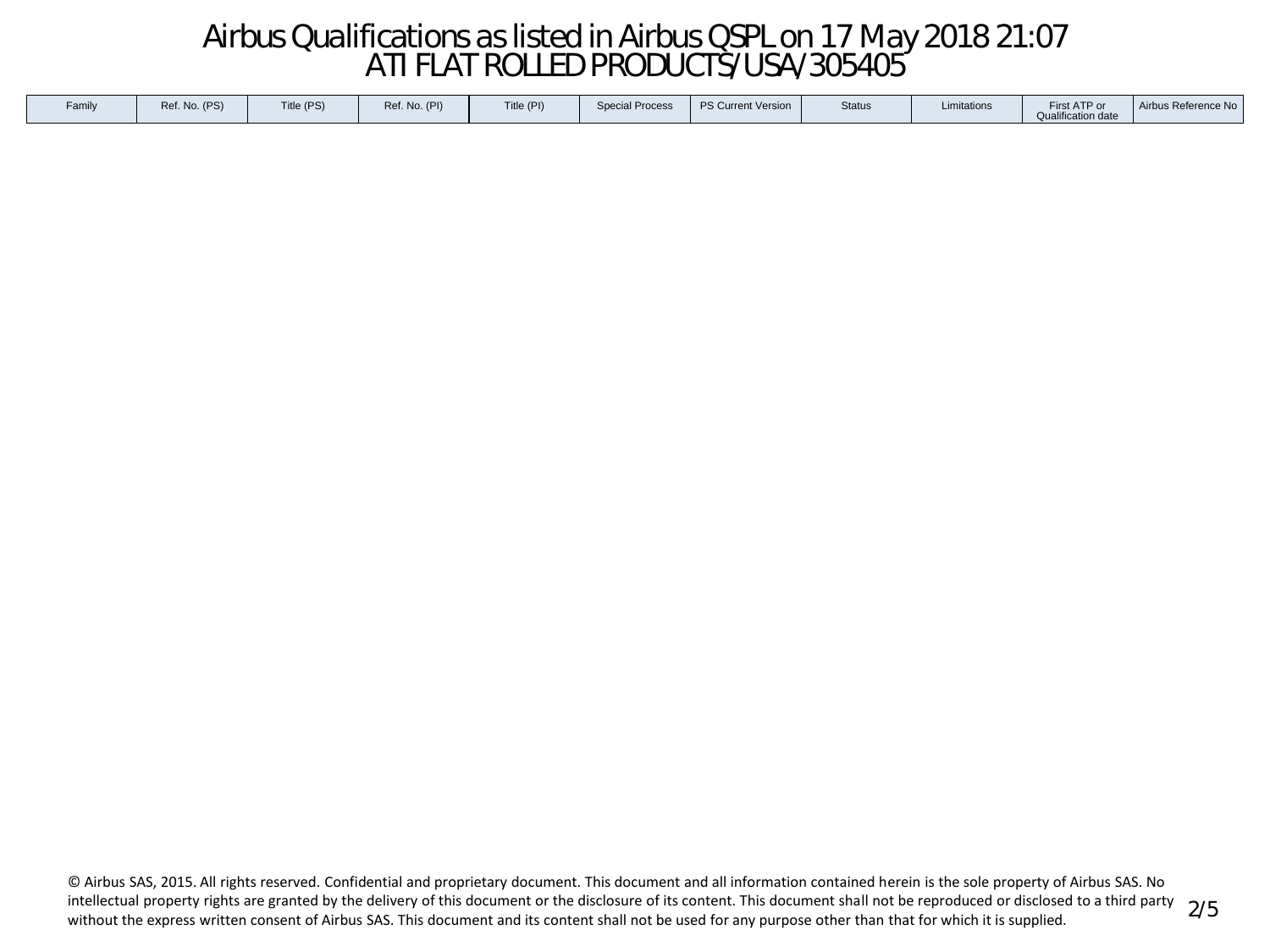# *List of all Non Destruction Tests recorded in QSPL on 17 May 2018 21:07 ATI FLAT ROLLED PRODUCTS/USA/305405*

| Family | Ref. No. (PS) | Title (PS) | Ref. No. (PI) | Title (PI) | <b>Special Process</b> | <b>PS Current</b><br>Version | <b>Status</b> | Limitations | <b>QCS Ref. Number I</b> | <b>QCS Title</b> | QCS<br>Material/shape/thi<br>ckness scope | Airbus Reference<br>$N_{\Omega}$ |
|--------|---------------|------------|---------------|------------|------------------------|------------------------------|---------------|-------------|--------------------------|------------------|-------------------------------------------|----------------------------------|
|--------|---------------|------------|---------------|------------|------------------------|------------------------------|---------------|-------------|--------------------------|------------------|-------------------------------------------|----------------------------------|

© Airbus SAS, 2015. All rights reserved. Confidential and proprietary document. This document and all information contained herein is the sole property of Airbus SAS. No intellectual property rights are granted by the delivery of this document or the disclosure of its content. This document shall not be reproduced or disclosed to a third party without the express written consent of Airbus SAS. This document and its content shall not be used for any purpose other than that for which it is supplied.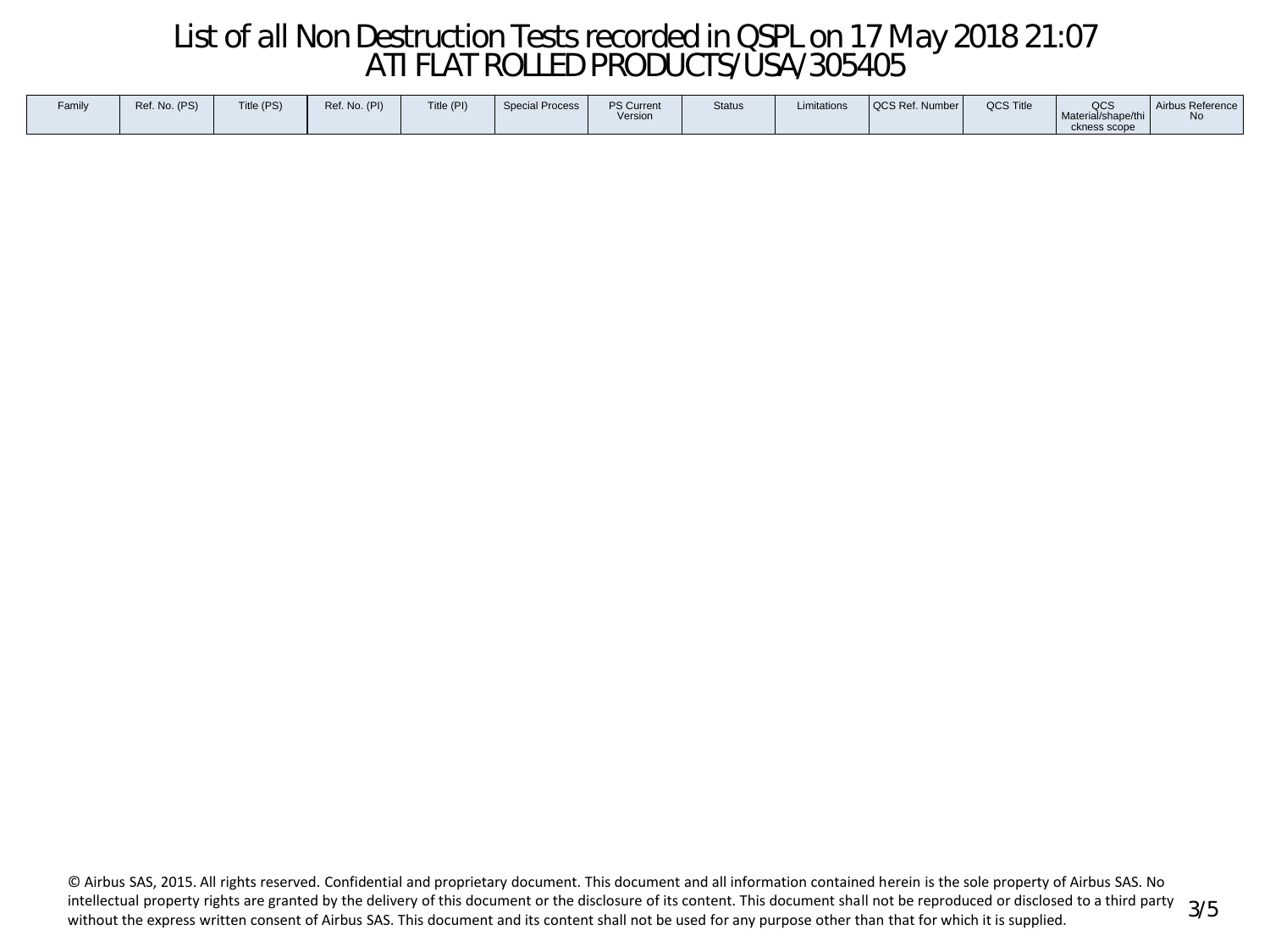# *List of all Non Destruction Tests recorded in QSPL on 17 May 2018 21:07 ATI FLAT ROLLED PRODUCTS/USA/305405*

| <b>PS Current</b><br><b>Special Process</b><br>Family<br>Title (PS)<br>Title (PI)<br>Ref. No. (PI)<br>Ref. No. (PS)<br>Version | Limitations<br><b>Status</b> | <b>QCS Title</b><br>  QCS Ref. Number | QCS<br>Airbus Reference<br>Material/shape/thi<br>No<br>ckness scope |
|--------------------------------------------------------------------------------------------------------------------------------|------------------------------|---------------------------------------|---------------------------------------------------------------------|
|--------------------------------------------------------------------------------------------------------------------------------|------------------------------|---------------------------------------|---------------------------------------------------------------------|

© Airbus SAS, 2015. All rights reserved. Confidential and proprietary document. This document and all information contained herein is the sole property of Airbus SAS. No intellectual property rights are granted by the delivery of this document or the disclosure of its content. This document shall not be reproduced or disclosed to a third party without the express written consent of Airbus SAS. This document and its content shall not be used for any purpose other than that for which it is supplied. *4/5*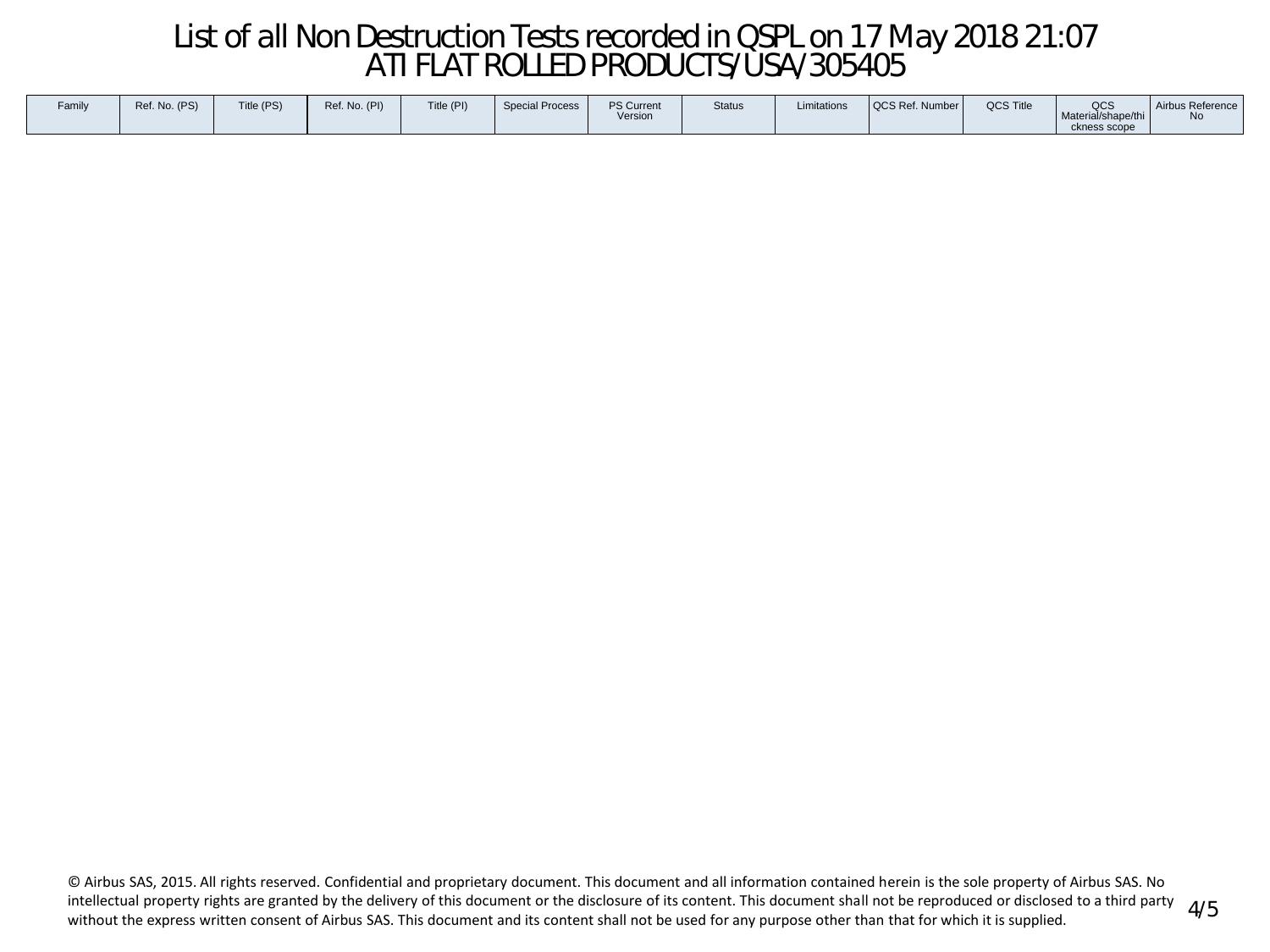| Non         | AMS-2154 | Inspection,        | NO_AIRBUS | Yes | Α | QUALIFIED          | QCS160321                     |                                       | Ultrasonic                  | ABS5861A04                  | 1192915 |
|-------------|----------|--------------------|-----------|-----|---|--------------------|-------------------------------|---------------------------------------|-----------------------------|-----------------------------|---------|
| Destructive |          | Ultrasonic,        | $\Box$ PI |     |   | WITH<br>LIMITATION | issue 2 NDI                   | QCS160321;<br>QCS171495;<br>QCS171499 | immersion                   | $2 - 42mm/$                 |         |
| Testing     |          | Wrought<br>Metals, |           |     |   | S                  | method:<br><b>AUPA</b>        |                                       | inspection<br>acc to AMS-   | ATI 625<br>inconel grade    |         |
|             |          | Process For        |           |     |   |                    | Material                      |                                       | STD2154                     | AIMS 02-02-                 |         |
|             |          |                    |           |     |   |                    | Type:                         |                                       | class AA of                 | 004;Ultrasoni               |         |
|             |          |                    |           |     |   |                    | ABS5861-A0-<br>42 (Inconel    |                                       | Inconel 625<br>material     | $c$ P/E                     |         |
|             |          |                    |           |     |   |                    | 625) Quality                  |                                       | (ABS5861/AI                 | inspection of<br>ASNA3271   |         |
|             |          |                    |           |     |   |                    | class:<br>AMS2154             |                                       | <b>MS</b><br>02;Ultrasonic  | material                    |         |
|             |          |                    |           |     |   |                    | class AA                      |                                       | P/E                         | (Inconel 625<br>Sheets) at  |         |
|             |          |                    |           |     |   |                    | Thickness:                    |                                       | inspection                  | slab stage (t               |         |
|             |          |                    |           |     |   |                    | 42 mm<br>Facility/Equip       |                                       | acc to AMS-<br>STD2154      | $=$<br>80mm170m             |         |
|             |          |                    |           |     |   |                    | ment: 2 GE                    |                                       | class                       | m;Automated                 |         |
|             |          |                    |           |     |   |                    | Technologies                  |                                       | A;Automated                 | ultrasonic                  |         |
|             |          |                    |           |     |   |                    | Immersion                     |                                       | ultrasonic                  | single                      |         |
|             |          |                    |           |     |   |                    | Tanks,<br>USD30 GE            |                                       | single lement<br>and phased | element and<br>phased array |         |
|             |          |                    |           |     |   |                    | flaw                          |                                       | array P/E                   | P/E                         |         |
|             |          |                    |           |     |   |                    | detectors,<br>128 elements    |                                       | inspection of<br>ABS5441    | inspection in<br>immersion  |         |
|             |          |                    |           |     |   |                    | array                         |                                       | material                    | technique of;               |         |
|             |          |                    |           |     |   |                    | Dead zone: 2                  |                                       | (Inconel 718)               | ABS54                       |         |
|             |          |                    |           |     |   |                    | mm                            |                                       |                             |                             |         |
|             |          |                    |           |     |   |                    | QCS171495                     |                                       |                             |                             |         |
|             |          |                    |           |     |   |                    | NDI method:                   |                                       |                             |                             |         |
|             |          |                    |           |     |   |                    | AUPE, AUPA<br>Material        |                                       |                             |                             |         |
|             |          |                    |           |     |   |                    | Type:<br>ASNA3271             |                                       |                             |                             |         |
|             |          |                    |           |     |   |                    |                               |                                       |                             |                             |         |
|             |          |                    |           |     |   |                    | Inconel 625<br>slab           |                                       |                             |                             |         |
|             |          |                    |           |     |   |                    | Facility/Equip                |                                       |                             |                             |         |
|             |          |                    |           |     |   |                    | ment:<br>automated            |                                       |                             |                             |         |
|             |          |                    |           |     |   |                    | GE systems                    |                                       |                             |                             |         |
|             |          |                    |           |     |   |                    | Thickness:                    |                                       |                             |                             |         |
|             |          |                    |           |     |   |                    | slabs: 80<br>mm170            |                                       |                             |                             |         |
|             |          |                    |           |     |   |                    | mm Dead                       |                                       |                             |                             |         |
|             |          |                    |           |     |   |                    | zone: 6.35                    |                                       |                             |                             |         |
|             |          |                    |           |     |   |                    | mm; quality<br>class: $A$ (#3 |                                       |                             |                             |         |
|             |          |                    |           |     |   |                    | FBH of $\emptyset$ 1.2        |                                       |                             |                             |         |
|             |          |                    |           |     |   |                    | mm)                           |                                       |                             |                             |         |
|             |          |                    |           |     |   |                    | QCS171499:                    |                                       |                             |                             |         |
|             |          |                    |           |     |   |                    | Automated                     |                                       |                             |                             |         |
|             |          |                    |           |     |   |                    | ultrasonic<br>single lement   |                                       |                             |                             |         |
|             |          |                    |           |     |   |                    | and phased                    |                                       |                             |                             |         |
|             |          |                    |           |     |   |                    | array P/E                     |                                       |                             |                             |         |
|             |          |                    |           |     |   |                    | inspection of<br>ABS5441      |                                       |                             |                             |         |
|             |          |                    |           |     |   |                    | material                      |                                       |                             |                             |         |
|             |          |                    |           |     |   |                    | (Inconel 718)                 |                                       |                             |                             |         |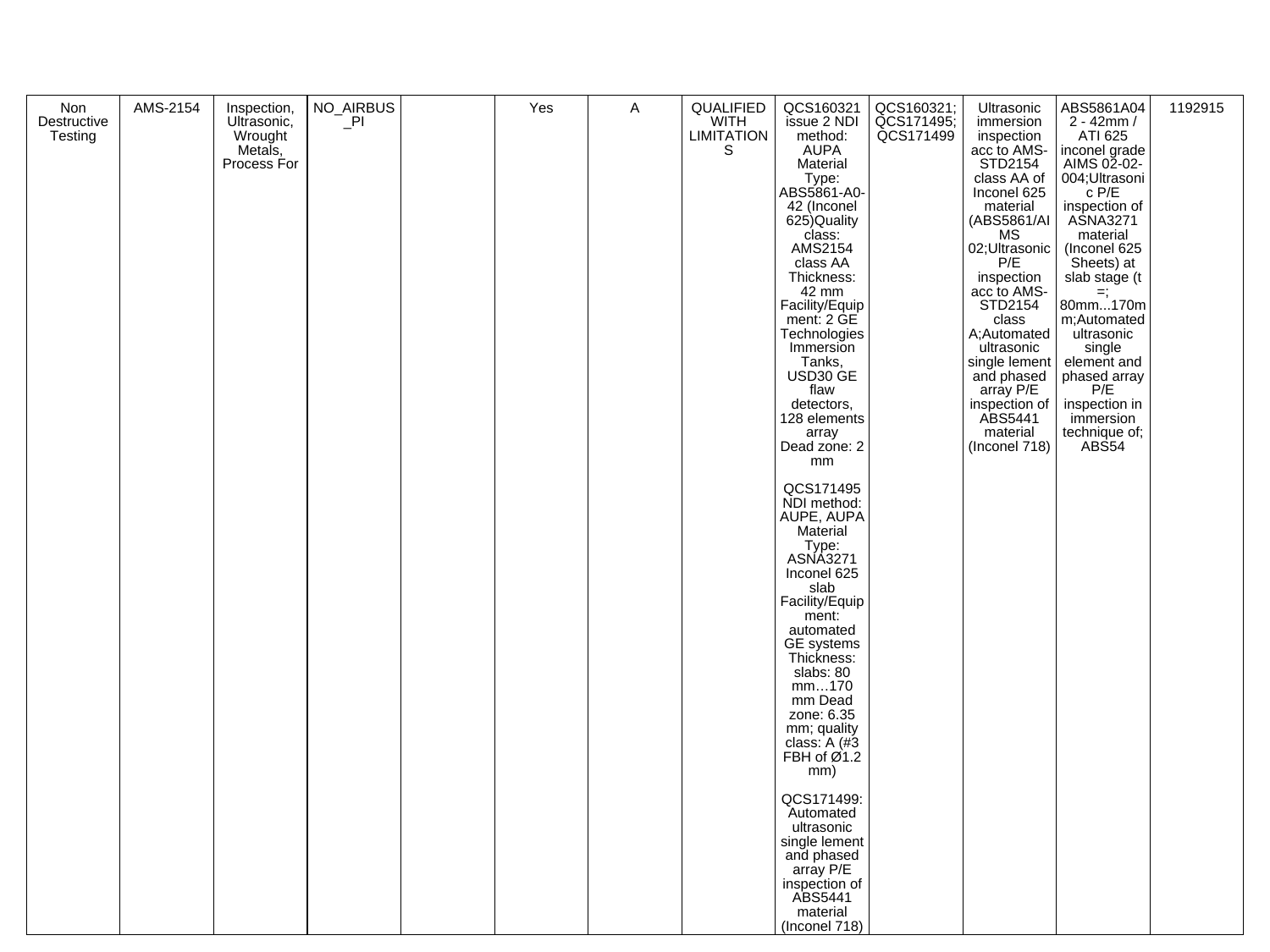|  |  |  |  | $\left  \begin{array}{c} 1 \\ 1 \\ 2 \end{array} \right $ at slab stage<br>thickness of<br>80mm<br>to 170mm<br>acc to AMS-<br>STD2154<br>class AA at<br>ATI Flat<br>Rolled<br>Products,<br>Monaca, PA, |  |  |
|--|--|--|--|--------------------------------------------------------------------------------------------------------------------------------------------------------------------------------------------------------|--|--|
|  |  |  |  | US                                                                                                                                                                                                     |  |  |